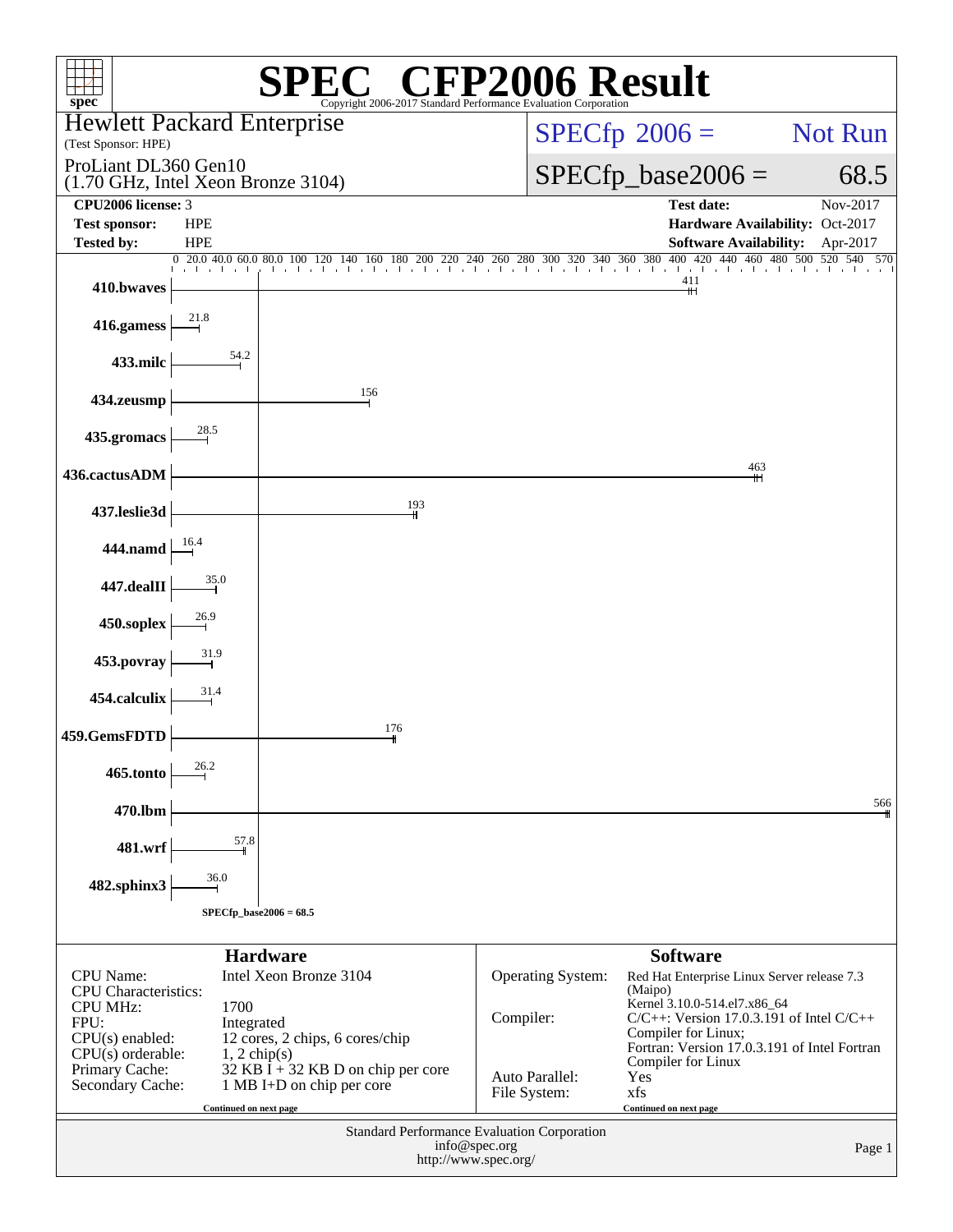

### Hewlett Packard Enterprise

#### (Test Sponsor: HPE)

ProLiant DL360 Gen10

(1.70 GHz, Intel Xeon Bronze 3104)

[Base Pointers:](http://www.spec.org/auto/cpu2006/Docs/result-fields.html#BasePointers)

 $SPECTp2006 =$  Not Run

## $SPECfp\_base2006 = 68.5$

[System State:](http://www.spec.org/auto/cpu2006/Docs/result-fields.html#SystemState) Run level 3 (multi-user)<br>Base Pointers: 64-bit

[Peak Pointers:](http://www.spec.org/auto/cpu2006/Docs/result-fields.html#PeakPointers) Not Applicable

[Other Software:](http://www.spec.org/auto/cpu2006/Docs/result-fields.html#OtherSoftware) None

**[CPU2006 license:](http://www.spec.org/auto/cpu2006/Docs/result-fields.html#CPU2006license)** 3 **[Test date:](http://www.spec.org/auto/cpu2006/Docs/result-fields.html#Testdate)** Nov-2017

**[Test sponsor:](http://www.spec.org/auto/cpu2006/Docs/result-fields.html#Testsponsor)** HPE **[Hardware Availability:](http://www.spec.org/auto/cpu2006/Docs/result-fields.html#HardwareAvailability)** Oct-2017

#### **[Tested by:](http://www.spec.org/auto/cpu2006/Docs/result-fields.html#Testedby)** HPE **[Software Availability:](http://www.spec.org/auto/cpu2006/Docs/result-fields.html#SoftwareAvailability)** Apr-2017 [L3 Cache:](http://www.spec.org/auto/cpu2006/Docs/result-fields.html#L3Cache) 8.25 MB I+D on chip per chip<br>Other Cache: None [Other Cache:](http://www.spec.org/auto/cpu2006/Docs/result-fields.html#OtherCache) [Memory:](http://www.spec.org/auto/cpu2006/Docs/result-fields.html#Memory) 192 GB (24 x 8 GB 2Rx8 PC4-2666V-R, running at 2133) [Disk Subsystem:](http://www.spec.org/auto/cpu2006/Docs/result-fields.html#DiskSubsystem) 1 x 600 GB SATA SSD, RAID 0<br>Other Hardware: None [Other Hardware:](http://www.spec.org/auto/cpu2006/Docs/result-fields.html#OtherHardware)

|                  |                           |                             |                |              | <b>Results Table</b> |          |                |              |                |              |                |              |
|------------------|---------------------------|-----------------------------|----------------|--------------|----------------------|----------|----------------|--------------|----------------|--------------|----------------|--------------|
|                  | <b>Base</b>               |                             |                |              |                      |          | <b>Peak</b>    |              |                |              |                |              |
| <b>Benchmark</b> | <b>Seconds</b>            | Ratio                       | <b>Seconds</b> | <b>Ratio</b> | <b>Seconds</b>       | Ratio    | <b>Seconds</b> | <b>Ratio</b> | <b>Seconds</b> | <b>Ratio</b> | <b>Seconds</b> | <b>Ratio</b> |
| 410.bwaves       | 32.8                      | 414                         | 33.3           | 409          | 33.1                 | 411      |                |              |                |              |                |              |
| 416.gamess       | 897                       | 21.8                        | 897            | 21.8         | 898                  | 21.8     |                |              |                |              |                |              |
| $433$ .milc      | 170                       | 54.1                        | 169            | 54.2         | 169                  | 54.3     |                |              |                |              |                |              |
| 434.zeusmp       | 58.3                      | 156                         | 58.3           | 156          | 58.3                 | 156      |                |              |                |              |                |              |
| $435$ .gromacs   | 251                       | 28.4                        | 251            | 28.5         | 251                  | 28.5     |                |              |                |              |                |              |
| 436.cactusADM    | 25.8                      | 463                         | 25.6           | 467          | 25.9                 | 461      |                |              |                |              |                |              |
| 437.leslie3d     | 49.2                      | 191                         | 48.7           | 193          | 48.5                 | 194      |                |              |                |              |                |              |
| 444.namd         | 490                       | 16.4                        | 490            | 16.4         | 490                  | 16.4     |                |              |                |              |                |              |
| 447.dealII       | 327                       | 35.0                        | 327            | 35.0         | 327                  | 35.0     |                |              |                |              |                |              |
| 450.soplex       | 310                       | 26.9                        | 310            | 26.9         | 309                  | 27.0     |                |              |                |              |                |              |
| 453.povray       | 168                       | 31.7                        | 167            | 31.9         | 167                  | 31.9     |                |              |                |              |                |              |
| 454.calculix     | 263                       | 31.4                        | 263            | 31.4         | 263                  | 31.4     |                |              |                |              |                |              |
| 459.GemsFDTD     | 60.1                      | 177                         | 60.4           | 176          | 60.6                 | 175      |                |              |                |              |                |              |
| 465.tonto        | 376                       | 26.2                        | 375            | 26.2         | 375                  | 26.2     |                |              |                |              |                |              |
| 470.1bm          | 24.4                      | 564                         | 24.2           | 567          | 24.3                 | 566      |                |              |                |              |                |              |
| 481.wrf          | 193                       | 57.8                        | 192            | 58.2         | 196                  | 56.9     |                |              |                |              |                |              |
| 482.sphinx3      | 542                       | 36.0                        | 541            | 36.0         | 542                  | 36.0     |                |              |                |              |                |              |
|                  | $\mathbf{D} = \mathbf{I}$ | $\sim$ $\sim$ $\sim$ $\sim$ | 1.1.1.1.1.1    |              |                      | $T = 11$ | $1.11 - 1.1$   |              | $\cdot$        |              |                |              |

Results appear in the [order in which they were run.](http://www.spec.org/auto/cpu2006/Docs/result-fields.html#RunOrder) Bold underlined text [indicates a median measurement.](http://www.spec.org/auto/cpu2006/Docs/result-fields.html#Median)

### **[Operating System Notes](http://www.spec.org/auto/cpu2006/Docs/result-fields.html#OperatingSystemNotes)**

 Stack size set to unlimited using "ulimit -s unlimited" Transparent Huge Pages enabled by default Filesystem page cache cleared with: shell invocation of 'sync; echo 3 > /proc/sys/vm/drop\_caches' prior to run IRQ balance service was stop using "service irqbalance stop" Tuned-adm profile was set to Throughtput-Performance

## **[Platform Notes](http://www.spec.org/auto/cpu2006/Docs/result-fields.html#PlatformNotes)**

BIOS Configuration: Intel Hyperthreading set to Disabled Thermal Configuration set to Maximum Cooling LLC Prefetch set to Enabled

Continued on next page

Standard Performance Evaluation Corporation [info@spec.org](mailto:info@spec.org) <http://www.spec.org/>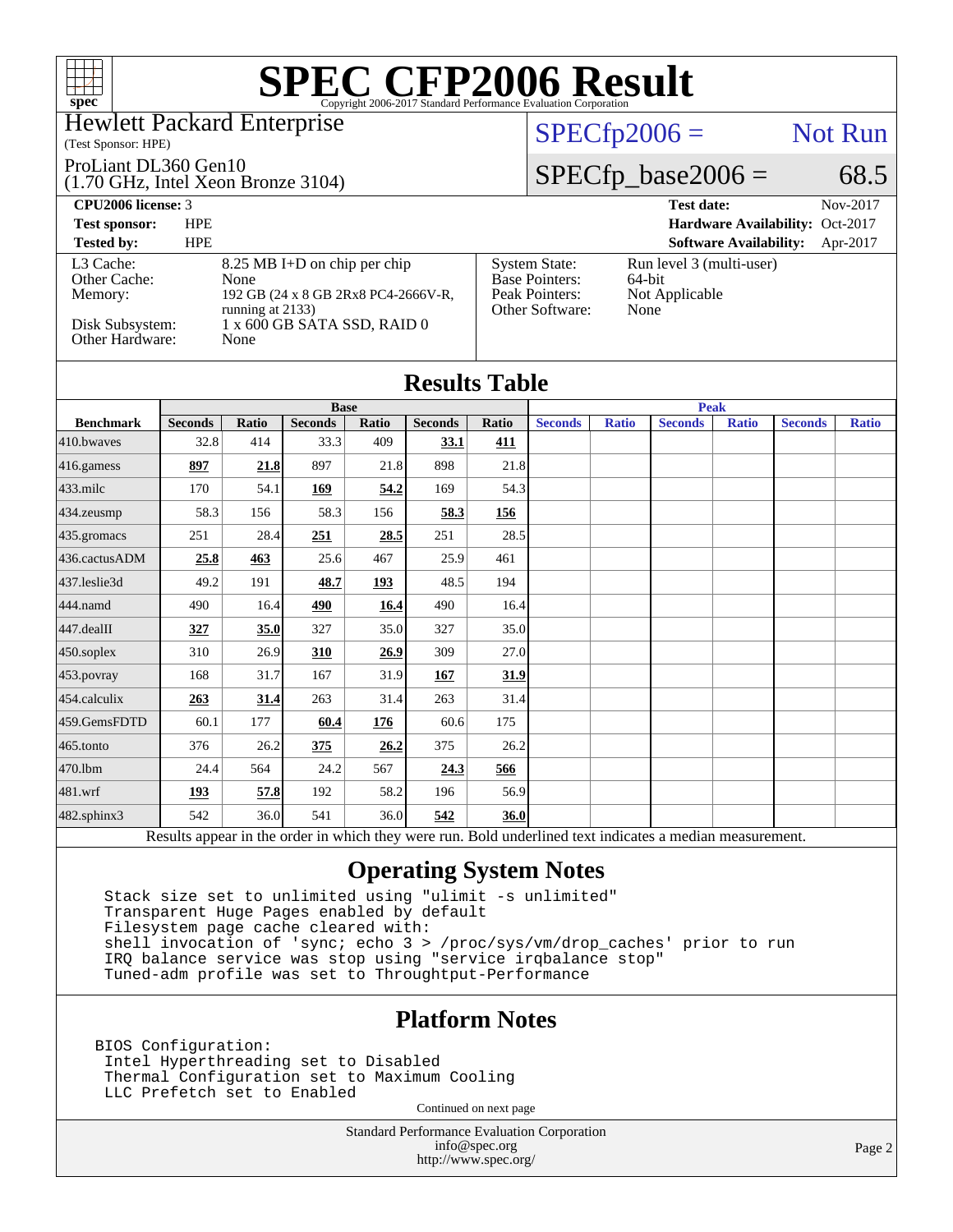

Hewlett Packard Enterprise

(Test Sponsor: HPE)

 $SPECTp2006 =$  Not Run

ProLiant DL360 Gen10

(1.70 GHz, Intel Xeon Bronze 3104)

 $SPECTp\_base2006 = 68.5$ 

**[CPU2006 license:](http://www.spec.org/auto/cpu2006/Docs/result-fields.html#CPU2006license)** 3 **[Test date:](http://www.spec.org/auto/cpu2006/Docs/result-fields.html#Testdate)** Nov-2017 **[Test sponsor:](http://www.spec.org/auto/cpu2006/Docs/result-fields.html#Testsponsor)** HPE **[Hardware Availability:](http://www.spec.org/auto/cpu2006/Docs/result-fields.html#HardwareAvailability)** Oct-2017 **[Tested by:](http://www.spec.org/auto/cpu2006/Docs/result-fields.html#Testedby)** HPE **[Software Availability:](http://www.spec.org/auto/cpu2006/Docs/result-fields.html#SoftwareAvailability)** Apr-2017

### **[Platform Notes \(Continued\)](http://www.spec.org/auto/cpu2006/Docs/result-fields.html#PlatformNotes)**

Standard Performance Evaluation Corporation LLC Dead Line Allocation set to Disabled Memory Patrol Scrubbing set to Disabled Workload Profile set to General Peak Frequency Compute Energy/Performance Bias set to Maximum Performance Workload Profile set to Custom NUMA Group Size Optimization set to Flat Sysinfo program /home/cpu2006/config/sysinfo.rev6993 Revision 6993 of 2015-11-06 (b5e8d4b4eb51ed28d7f98696cbe290c1) running on DL360G10 Fri Nov 17 07:57:37 2017 This section contains SUT (System Under Test) info as seen by some common utilities. To remove or add to this section, see: <http://www.spec.org/cpu2006/Docs/config.html#sysinfo> From /proc/cpuinfo model name : Intel(R) Xeon(R) Bronze 3104 CPU @ 1.70GHz 2 "physical id"s (chips) 12 "processors" cores, siblings (Caution: counting these is hw and system dependent. The following excerpts from /proc/cpuinfo might not be reliable. Use with caution.) cpu cores : 6 siblings : 6 physical 0: cores 0 1 2 3 4 5 physical 1: cores 0 1 2 3 4 5 cache size : 8448 KB From /proc/meminfo<br>MemTotal: 197752788 kB HugePages\_Total: 0 Hugepagesize: 2048 kB From /etc/\*release\* /etc/\*version\* os-release: NAME="Red Hat Enterprise Linux Server" VERSION="7.3 (Maipo)" ID="rhel" ID\_LIKE="fedora" VERSION\_ID="7.3" PRETTY NAME="Red Hat Enterprise Linux Server 7.3 (Maipo)" ANSI\_COLOR="0;31" CPE\_NAME="cpe:/o:redhat:enterprise\_linux:7.3:GA:server" redhat-release: Red Hat Enterprise Linux Server release 7.3 (Maipo) system-release: Red Hat Enterprise Linux Server release 7.3 (Maipo) system-release-cpe: cpe:/o:redhat:enterprise\_linux:7.3:ga:server uname -a: Linux DL360G10 3.10.0-514.el7.x86\_64 #1 SMP Wed Oct 19 11:24:13 EDT 2016 x86\_64 x86\_64 x86\_64 GNU/Linux run-level 3 Nov 17 03:19 Continued on next page

[info@spec.org](mailto:info@spec.org) <http://www.spec.org/>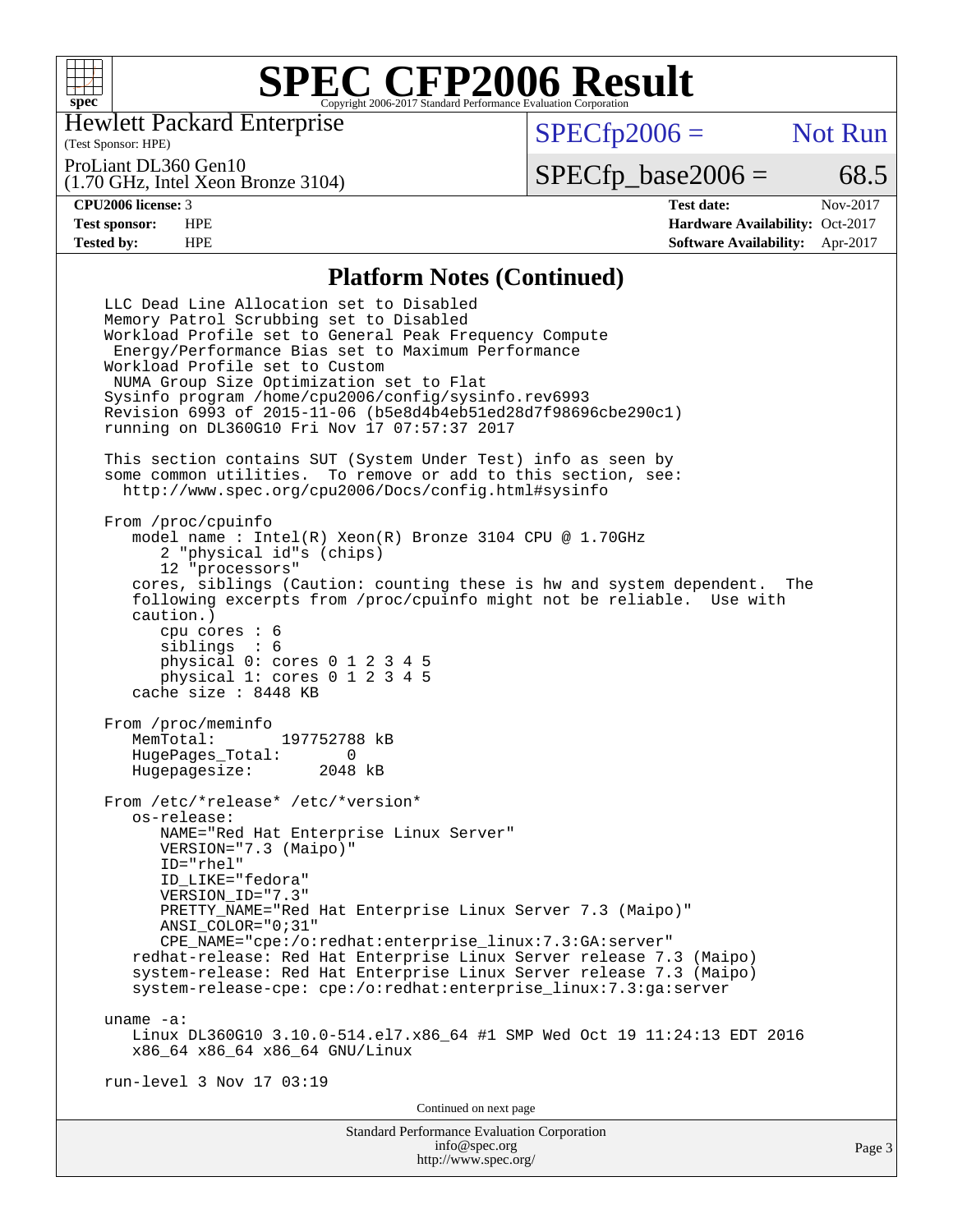

Hewlett Packard Enterprise

(Test Sponsor: HPE)

 $SPECTp2006 =$  Not Run

ProLiant DL360 Gen10

(1.70 GHz, Intel Xeon Bronze 3104)

**[Tested by:](http://www.spec.org/auto/cpu2006/Docs/result-fields.html#Testedby)** HPE **[Software Availability:](http://www.spec.org/auto/cpu2006/Docs/result-fields.html#SoftwareAvailability)** Apr-2017

**[CPU2006 license:](http://www.spec.org/auto/cpu2006/Docs/result-fields.html#CPU2006license)** 3 **[Test date:](http://www.spec.org/auto/cpu2006/Docs/result-fields.html#Testdate)** Nov-2017 **[Test sponsor:](http://www.spec.org/auto/cpu2006/Docs/result-fields.html#Testsponsor)** HPE **[Hardware Availability:](http://www.spec.org/auto/cpu2006/Docs/result-fields.html#HardwareAvailability)** Oct-2017

 $SPECTp\_base2006 = 68.5$ 

### **[Platform Notes \(Continued\)](http://www.spec.org/auto/cpu2006/Docs/result-fields.html#PlatformNotes)**

 SPEC is set to: /home/cpu2006 Filesystem Type Size Used Avail Use% Mounted on /dev/mapper/rhel\_dl360g10-home xfs 504G 37G 467G 8% /home Additional information from dmidecode:

 Warning: Use caution when you interpret this section. The 'dmidecode' program reads system data which is "intended to allow hardware to be accurately determined", but the intent may not be met, as there are frequent changes to hardware, firmware, and the "DMTF SMBIOS" standard.

 BIOS HPE U32 09/29/2017 Memory: 24x UNKNOWN NOT AVAILABLE 8 GB 2 rank 2666 MHz, configured at 2133 MHz

(End of data from sysinfo program)

### **[General Notes](http://www.spec.org/auto/cpu2006/Docs/result-fields.html#GeneralNotes)**

Environment variables set by runspec before the start of the run: KMP AFFINITY = "granularity=core, compact" LD\_LIBRARY\_PATH = "/home/cpu2006/lib/ia32:/home/cpu2006/lib/intel64:/home/cpu2006/sh10.2" OMP NUM THREADS = "12"

 Binaries compiled on a system with 1x Intel Core i7-4790 CPU + 32GB RAM memory using Redhat Enterprise Linux 7.2

## **[Base Compiler Invocation](http://www.spec.org/auto/cpu2006/Docs/result-fields.html#BaseCompilerInvocation)**

[C benchmarks](http://www.spec.org/auto/cpu2006/Docs/result-fields.html#Cbenchmarks): [icc -m64](http://www.spec.org/cpu2006/results/res2017q4/cpu2006-20171127-50746.flags.html#user_CCbase_intel_icc_64bit_bda6cc9af1fdbb0edc3795bac97ada53)

[C++ benchmarks:](http://www.spec.org/auto/cpu2006/Docs/result-fields.html#CXXbenchmarks) [icpc -m64](http://www.spec.org/cpu2006/results/res2017q4/cpu2006-20171127-50746.flags.html#user_CXXbase_intel_icpc_64bit_fc66a5337ce925472a5c54ad6a0de310)

[Fortran benchmarks](http://www.spec.org/auto/cpu2006/Docs/result-fields.html#Fortranbenchmarks): [ifort -m64](http://www.spec.org/cpu2006/results/res2017q4/cpu2006-20171127-50746.flags.html#user_FCbase_intel_ifort_64bit_ee9d0fb25645d0210d97eb0527dcc06e)

[Benchmarks using both Fortran and C](http://www.spec.org/auto/cpu2006/Docs/result-fields.html#BenchmarksusingbothFortranandC): [icc -m64](http://www.spec.org/cpu2006/results/res2017q4/cpu2006-20171127-50746.flags.html#user_CC_FCbase_intel_icc_64bit_bda6cc9af1fdbb0edc3795bac97ada53) [ifort -m64](http://www.spec.org/cpu2006/results/res2017q4/cpu2006-20171127-50746.flags.html#user_CC_FCbase_intel_ifort_64bit_ee9d0fb25645d0210d97eb0527dcc06e)

# **[Base Portability Flags](http://www.spec.org/auto/cpu2006/Docs/result-fields.html#BasePortabilityFlags)**

 410.bwaves: [-DSPEC\\_CPU\\_LP64](http://www.spec.org/cpu2006/results/res2017q4/cpu2006-20171127-50746.flags.html#suite_basePORTABILITY410_bwaves_DSPEC_CPU_LP64) 416.gamess: [-DSPEC\\_CPU\\_LP64](http://www.spec.org/cpu2006/results/res2017q4/cpu2006-20171127-50746.flags.html#suite_basePORTABILITY416_gamess_DSPEC_CPU_LP64) 433.milc: [-DSPEC\\_CPU\\_LP64](http://www.spec.org/cpu2006/results/res2017q4/cpu2006-20171127-50746.flags.html#suite_basePORTABILITY433_milc_DSPEC_CPU_LP64) 434.zeusmp: [-DSPEC\\_CPU\\_LP64](http://www.spec.org/cpu2006/results/res2017q4/cpu2006-20171127-50746.flags.html#suite_basePORTABILITY434_zeusmp_DSPEC_CPU_LP64)

Continued on next page

Standard Performance Evaluation Corporation [info@spec.org](mailto:info@spec.org) <http://www.spec.org/>